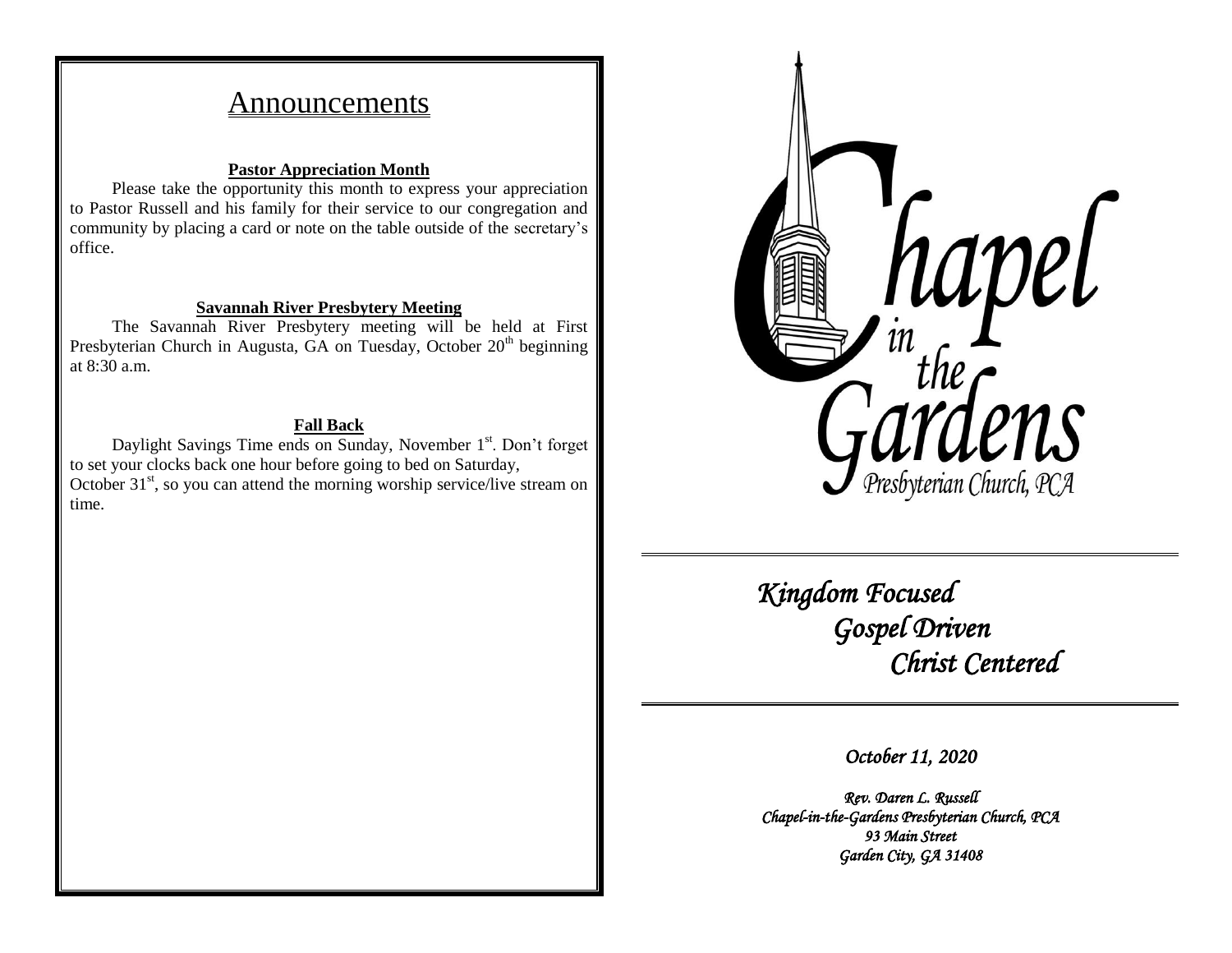# *Chapel-in-the-Gardens Presbyterian Church*

*Presbyterian Church in America "Worshiping Him in Spirit and in Truth" October 11, 2020 at 10:30 a.m.*

Do not withhold your mercy from me, O Lord; may your love and your truth always protect me. For troubles without number surround me; my sins have overtaken me, and I cannot see. They are more than the hairs of my head, and my heart fails within me. Be pleased, O Lord, to save me; O Lord, come quickly to help me. (Psalm 40:11-13)

### *The Preparation for Worship*

**The Prelude** – *Please prepare your heart and mind for worship as you wait silently before the Lord.*

#### **The Apostolic Greeting Jude 1b,2**

*"To those who are called, sanctified by God the Father, and preserved in Jesus Christ: Mercy, peace, and love be multiplied to you."*

**The Welcome and Announcements**

**The Silent Prayer of Preparation** Habakkuk 2:20 *"The LORD is in His holy temple; let all the earth be silent before Him."*

### **The Adoration of God** Psalm 124:8

*"Our help is in the name of the Lord, the Maker of heaven and earth."*

#### **The Call to Worship** Psalm 113:1-4

*"Praise the LORD. Praise, O servants of the LORD, praise the name of the LORD. Let the name of the LORD be praised, both now and forevermore. From the rising of the sun to the place where it sets the name of the LORD is to be praised. The LORD is exalted over all the nations, his glory above the heavens."*

**The Hymn No. 195** *"Nothing But the Blood"*

#### **The Prayer of Adoration and Lord's Prayer**

**Reading of the Psalms** – Psalm 51

#### **Musical Meditation/Anthem**

**The Pastoral Prayer** Psalm 37:23-24

*"The LORD delights in the way of the man whose steps he has made firm; though he stumble, he will not fall, for the LORD upholds him with his hand."*

*The Means of Grace* **The Prayer of Illumination**

**The Exposition of God's Word Rev. Daren L. Russell** *"This is God's holy, inspired, and inerrant Word."*

> *The 5 Solas of the Reformation 2&3 – Sola Fide & Sola Gratia* Ephesians 2:1-10

**The Hymn No. 185 vs. 1-3** *"When I Survey the Wondrous Cross"*

#### **The Sacrament of the Lord's Supper**

*The Response & Blessing* **The Hymn No. 185 vs. 4** *"When I Survey the Wondrous Cross"*

**The Benediction** Numbers 6:24-26

*"The Lord bless you and keep you: the Lord make his face to shine upon you, and be gracious to you: the Lord up his countenance upon you, and give you peace."*